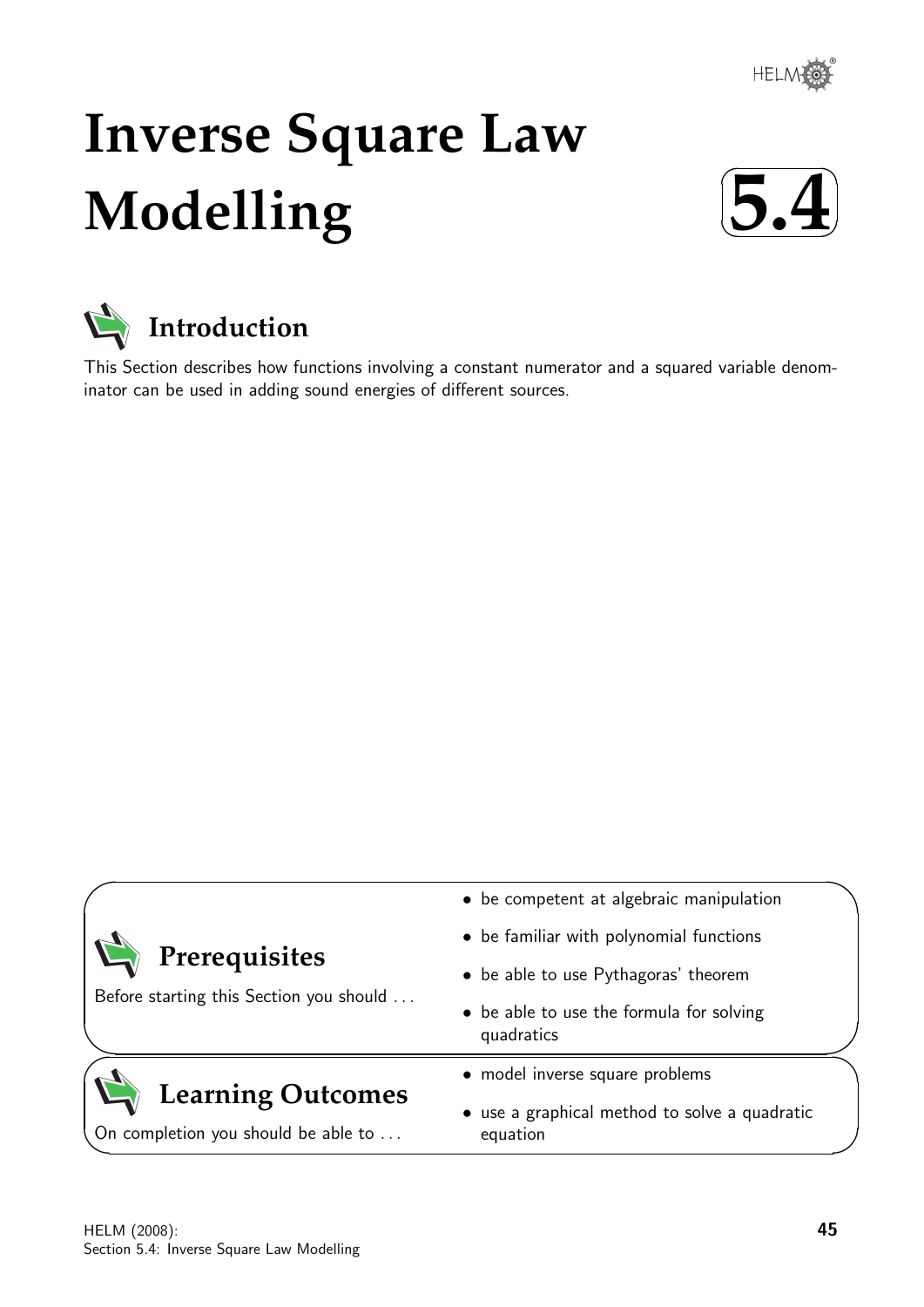## **1. Introduction**

Many aspects of physics and engineering involve inverse square law dependence. For example gravitational forces and electrostatic forces vary with the inverse square of distance from the mass or charge. The following short case study illustrates this and concerns the dependence of sound intensity on distance from a source.



### **Sound intensity**

#### Introduction

For a single source of sound power W (watts) the dependence of sound intensity magnitude I (W  $\,$ m $^{-2})$  on distance  $r$   $\,$  (m) from a source is expressed as

$$
I=\frac{W}{4\pi r^2}
$$

The way in which sounds from different sources are added depends on whether or not there is a phase relationship between them. There will be a phase relationship between two loudspeakers connected to the same amplifier. A stereo system will sound best if the loudspeakers are in phase. The loudspeaker sources are said to be **coherent** sources. Between such sources there can be reinforcement or cancellation depending on position. Usually there is no phase relationship between two separate items of industrial equipment. Such sources are called **incoherent**. For two such incoherent sources  $A$  and  $B$  the combined sound intensity magnitude  $(I_C \mathrel{\mathsf{W}} \mathsf{m}^{-2}$  ) at a specific point is given by the sum of the magnitudes of the intensities due to each source at that point. So

$$
I_C = I_A + I_B = \frac{W_A}{4\pi r_A^2} + \frac{W_B}{4\pi r_B^2}
$$

where  $W_A$  and  $W_B$  are the respective sound powers of the sources;  $r_A$  and  $r_B$  are the respective distances from the point of interest. Note that sound intensity is directional. So if  $A$  and  $B$  are on opposite sides of the receiver's position their intensity contributions will have opposite directions.

#### Problem in words

With reference to the situation shown in Figure 11, given incoherent point sources A and B, with sound powers 1.9 W and 4.1 W respectively, 6 m apart, find the sound intensity magnitude at points C and D at distances p and q from the line joining A and B and find the locations of C, D and E that correspond to sound intensity magnitudes of 0.02, 0.06 and 0.015 W m<sup>-2</sup> respectively.



Figure 11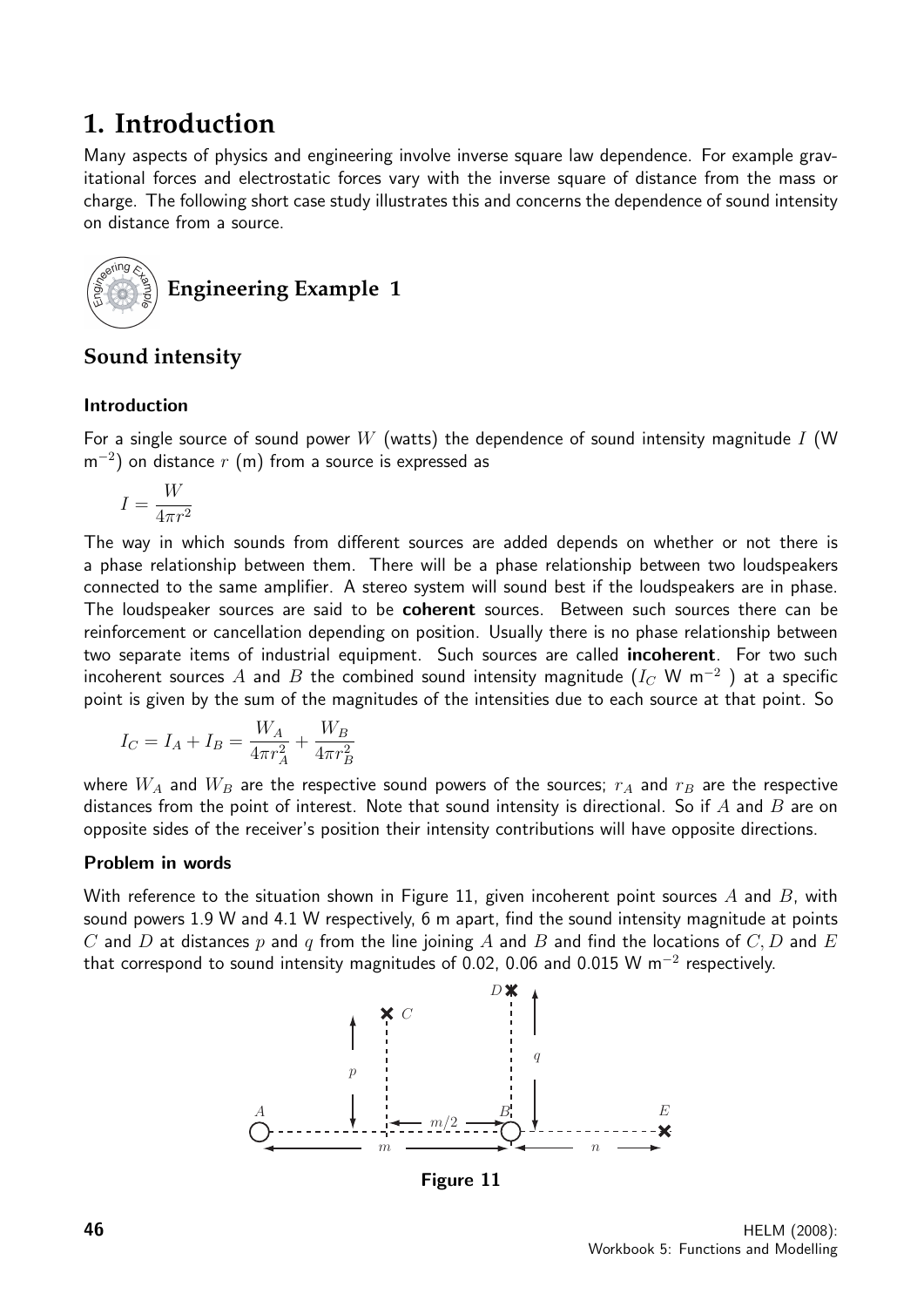#### Mathematical statement of problem

- (a) Write down an expression for the sound intensity magnitudes at point  $C$  due to the independent sources A and B with powers  $W_A$  and  $W_B$ , taking advantage of the symmetry of their locations about the line through  $C$  at right-angles to the line joining  $A$  and  $B$ .
- (b) Find the expression for p in terms of  $I_C$ ,  $W_A$ ,  $W_B$  and m.
- (c) If  $W_A = 1.9$  W,  $W_B = 4.1$  W and  $m = 6$ m calculate the distance p at which the sound intensity is  $0.02$  W m<sup>-2</sup>?
- (d) Find an expression for the intensity magnitude at point  $D$ .
- (e) Find the value for q such that the intensity magnitude at D is 0.06 W m<sup>-2</sup> and the other values are as in part (c).
- (f) Find an equation in powers of n relating  $I_E$ , (intensity magnitude at point E)  $W_A$ ,  $W_B$ , n and  $m$ .
- (g) By plotting this function for  $I_E = 0.015 \text{ W m}^{-2}$  ,  $m = 6 \text{ m}$ ,  $W_A = 1.9 \text{ W}$ ,  $W_B = 4.1$ W, find the corresponding values for  $n$ .

#### Mathematical analysis

(a) The combined sound intensity magnitude  $I_C$  W m $^{-2}$  is given by the sum of the intensity magnitudes due to each source at  $C$ . Because of symmetry of the position of  $C$  with respect to A and B, write  $|\overrightarrow{AC}| = |\overrightarrow{BC}| = r$ , then

$$
I_C = I_A + I_B = \frac{W_A}{4\pi r_A^2} + \frac{W_B}{4\pi r_B^2} = \frac{W_A + W_B}{4\pi r^2}
$$

Using Pythagoras' theorem,

$$
r^2 = \left(\frac{m}{2}\right)^2 + p^2 \quad \text{hence} \quad I_C = \frac{W_A + W_B}{4\pi((m/2)^2 + p^2)} = \frac{W_A + W_B}{\pi(m^2 + 4p^2)}
$$

(b) Making  $p$  the subject of the last formula,

$$
p = \pm \frac{1}{2} \sqrt{\left(\frac{W_A + W_B}{\pi I_C}\right) - m^2}
$$

The result that there are two possible values of  $p$  is a consequence of the symmetry of the sound field about the line joining the two sources. The positive value gives the required location of C above the line joining A and B in Figure 11. The negative value gives a symmetrical location 'below' the line.

Note also that if  $0 = \frac{W_A + W_B}{I}$  $\pi I_C$  $m^2$  or  $I_C =$  $(W_A + W_B)$  $\frac{1 + I + I + I}{\pi m^2}$ , then  $p = 0$ , i.e.  $C$  would be on the line joining  $A$  and  $B$ .

- (c) Using the given values,  $p = 3.86$  m.
- (d) Using Pythagoras' theorem again, the distance from  $A$  to  $D$  is given by  $\sqrt{q^2 + m^2}$ . So

$$
I_D = I_A + I_B = \frac{W_A}{4\pi r_A^2} + \frac{W_B}{4\pi r_B^2} = \frac{W_A}{4\pi (q^2 + m^2)} + \frac{W_B}{4\pi q^2}
$$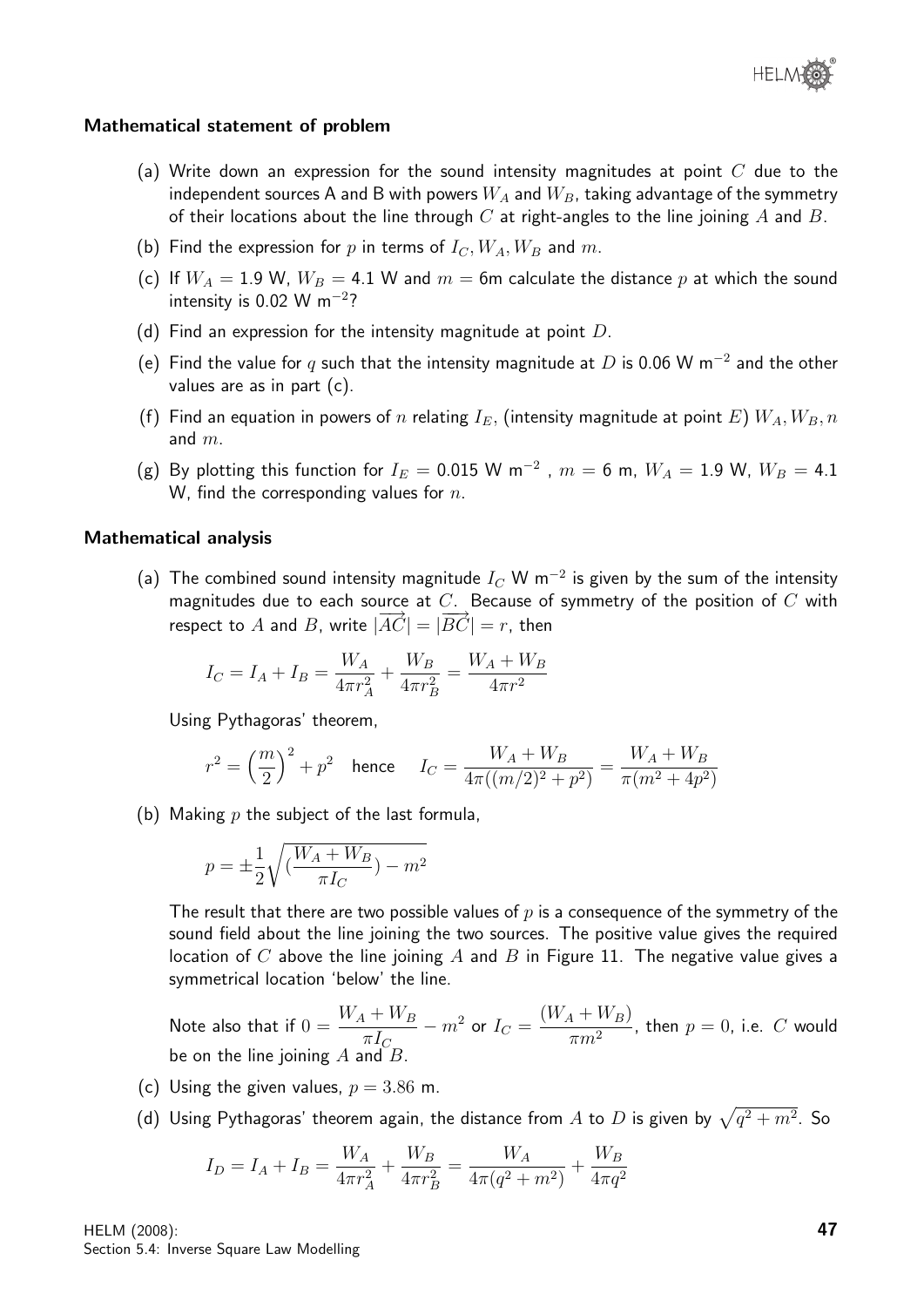(e) Multiplying through by  $4\pi q^2(q^2+m^2)$  and collecting together like powers of q produces a quartic equation,

$$
4\pi I_D q^4 + [4\pi m^2 I_D - (W_A + W_B)]q^2 - W_B m^2 = 0.
$$

Since the quartic equation contains only even powers of  $q$ , it can be regarded as a quadratic equation in  $q^2$  and this can be solved by the standard formula. Hence

$$
q^2 = \frac{-[4\pi m^2 I_D - (W_A + W_B)] \pm \sqrt{[4\pi m^2 I_D - (W_A + W_B)]^2 + 16\pi I_D W_B m^2}}{8\pi I_D}
$$
  
Using the given values, 
$$
q^2 = \frac{-21.14 \pm 29.87}{1.51}
$$

Since q must be real, the negative result can be ignored. Hence  $q \approx 2.40$  m.

(f) Using the same procedure as in (d) and (e),

$$
I_E = I_A + I_B = \frac{W_A}{4\pi r_A^2} + \frac{W_B}{4\pi r_B^2} = \frac{W_A}{4\pi (m+n)^2} + \frac{W_B}{4\pi n^2}
$$

$$
4\pi I_D n^2 (m+n)^2 I_E = W_A n^2 + (m+n)^2 W_B = 0
$$

A general expression for the distance n at which the intensity at point  $E$  is  $I_E$  is given by collecting like powers of  $n$  and is another quartic equation, i.e.

$$
4\pi I_E n^4 + 8\pi I_E mn^3 + [4\pi I_E m^2 - (W_A + W_B)]n^2 - 2mW_B n - m^2 W_B = 0
$$

Unfortunately this cannot be treated simply as a quadratic equation in  $n^2$  since there are terms in odd powers of  $n$ . One way forward is to plot the curve corresponding to the equation after substituting the given values, another is to use a numerical method such as Newton-Raphson.

(g) Substitution of the given values produces the equation

$$
0.1885n4 + 2.2619n2 + 0.7858n2 - 49.2n - 147.6 = 0.
$$

The plot of the quartic equation in Figure 12 shows that there are two roots of interest. Use of a numerical method for finding the roots of polynomials gives values of the roots to any desired accuracy i.e.  $n \approx 4.876$  m and  $n \approx -9.628$  m.



Figure 12